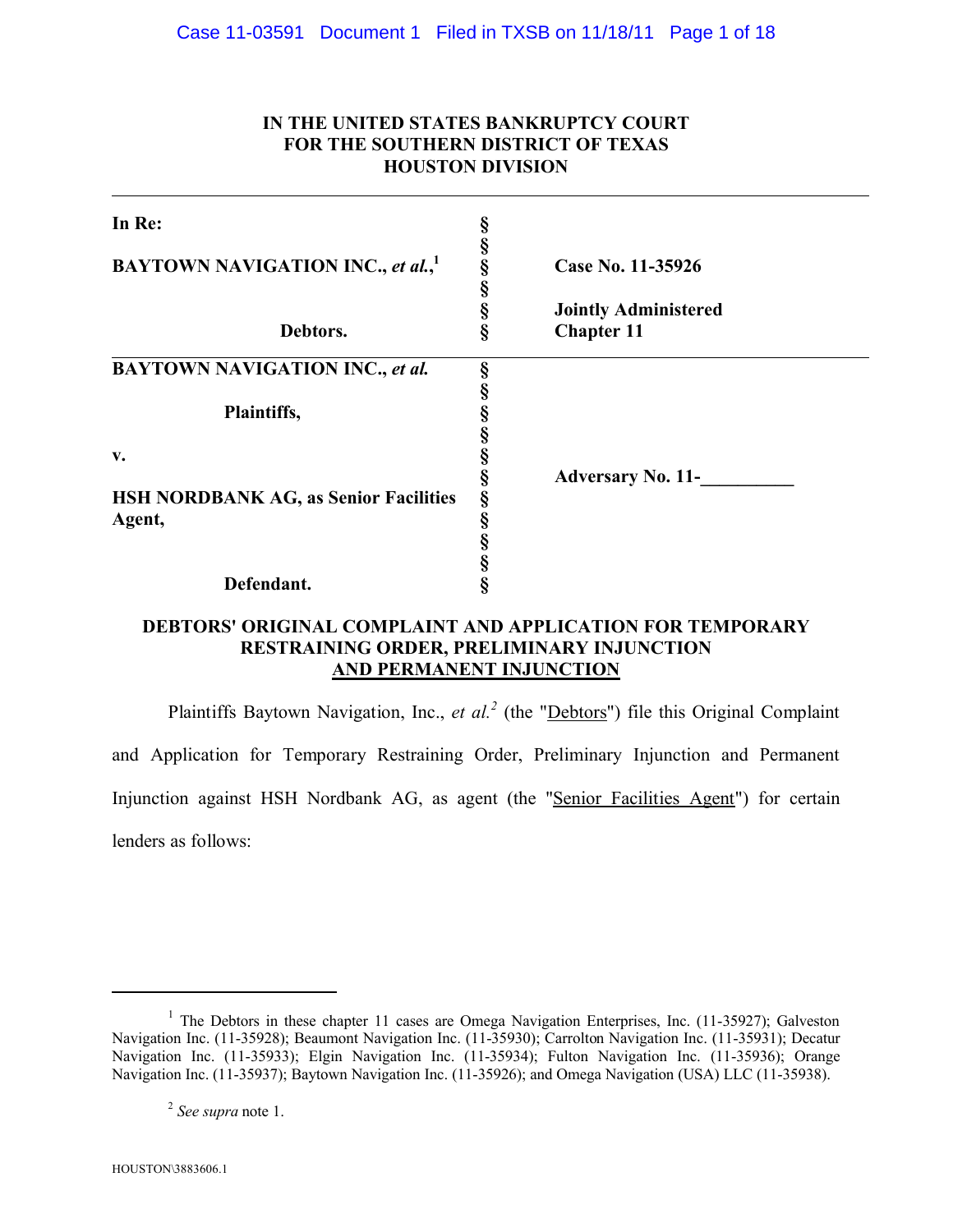#### **I. SUMMARY OF ACTION**

1. This is an Adversary Proceeding seeking (i) a declaratory judgment that certain breach of fiduciary duty causes of action, if any, against the Debtors' board members are property of the Debtors' estates; (ii) an order temporarily enjoining the Senior Facilities Agent from (a) taking any further actions in or affecting those breach of fiduciary duty causes of action, if any; (b) threatening to file causes of action, or filing causes of action, against any of the Debtors' directors during the pendency of these cases; and (c) contacting any of the Debtors' directors with reference to consenting or not opposing the Motions to Dismiss (defined below) filed by the Senior Facilities Agent; and (iii) an order permanently enjoining the Senior Facilities Agent from exercising control over property of the Debtors' estates.

2. The continuance of any of the foregoing actions against the Debtors' independent board members (i) will at a critical time, prevent these board members from exercising their independent judgment, thereby irreparably harming the Debtors' estates because the board members are vital to the Debtors' reorganization efforts; and (ii) may cause irreparable damage to the Debtors' assets because the breach of fiduciary duty claims, if any, that the Senior Facilities Agent is threatening to bring (as discussed below), are property of the estate.

### **II. PARTIES**

3. The Debtors are debtors and debtors-in-possession in the above captioned jointly administered bankruptcy case (the "Bankruptcy Case") by virtue of having filed voluntary petitions for relief under chapter 11 of Title 11 of the United States Code (the "Bankruptcy Code") on July 8, 2011.

4. The Senior Facilities Agent is the agent for certain banks as lenders (the "Senior Lenders") under that certain facilities agreement with the Senior Lenders and Omega Navigation Enterprises, Inc. ("Omega") dated as of April 7, 2006, and the Senior Facilities Agent may be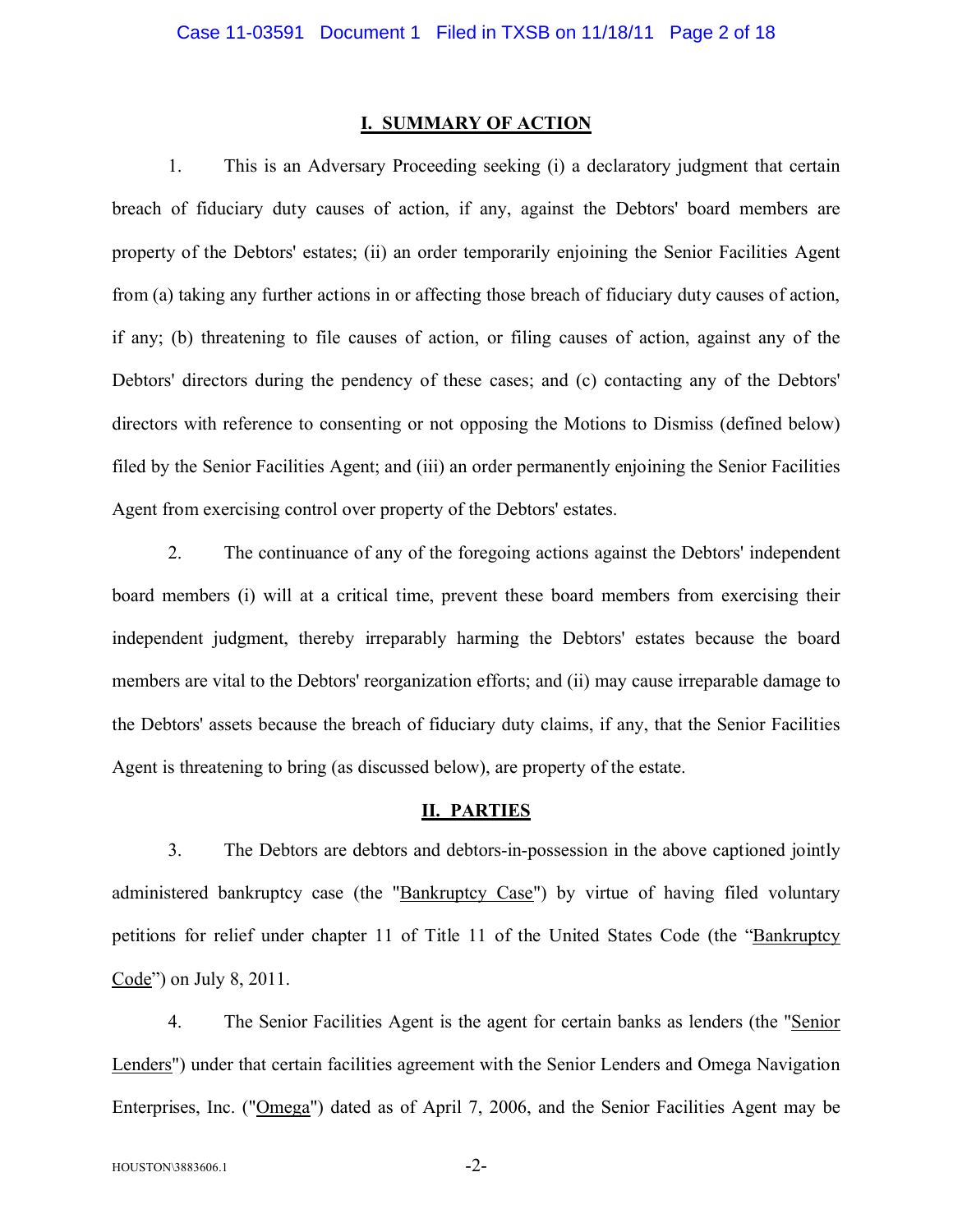### Case 11-03591 Document 1 Filed in TXSB on 11/18/11 Page 3 of 18

served with process by serving the following counsel making an appearance for HSH Nordbank AG in the Bankruptcy Case: Andrews Kurth LLP, c/o Timothy A. Davidson II and Robin Russell, 600 Travis, Suite 4200, Houston, Texas 77002; and White & Case LLP, c/o Thomas E. Lauria and Scott Greissman, 1155 Avenue of the Americas, New York, New York 10036.

### **III. JURISDICTION AND VENUE**

5. This Court has jurisdiction over this adversary proceeding pursuant to 28 U.S.C. §§ 157(b)(1) and 1334 because this is a proceeding arising in or related to a case under the Bankruptcy Code. Pursuant to Federal Rule of Bankruptcy Procedure 7008(a), the Debtors state that this is a core proceeding within the meaning of 28 U.S.C.  $\S$  157(b)(2)(A), (E), (G) and (O). Venue is proper in this district pursuant to 28 U.S.C. § 1409(a) because the chapter 11 cases this proceeding relates to are pending in this district.

### **IV. BACKGROUND FACTS**

6. On July 8, 2011 (the "Petition Date"), each of the Debtors filed voluntary petitions for relief under chapter 11, Title 11 of the Bankruptcy Code in the United States Bankruptcy Court for the Southern District of Texas, Houston Division (the "Court").

7. On August 25, 2011, the Senior Facilities Agent filed a motion in the Bankruptcy Case seeking to dismiss or convert the Debtors' bankruptcy cases to Chapter 7 pursuant to Bankruptcy Code § 1112(b) (the "Motion to Dismiss or Convert"). The Senior Facilities Agent thereafter filed a motion to lift the automatic stay (the "Motion to Lift Stay" and, together with the Motion to Dismiss or Convert, the "Motions to Dismiss"). The Debtors responded and opposed the relief sought in the Motions to Dismiss.

8. The Motions to Dismiss are set for trial in this Court commencing November 28, 2011. The Motions to Dismiss, including the Senior Facilities Agent's pre-trial brief [Case No. 11-35926, Dkt. No. 378], now effectively concede jurisdiction by focusing primarily on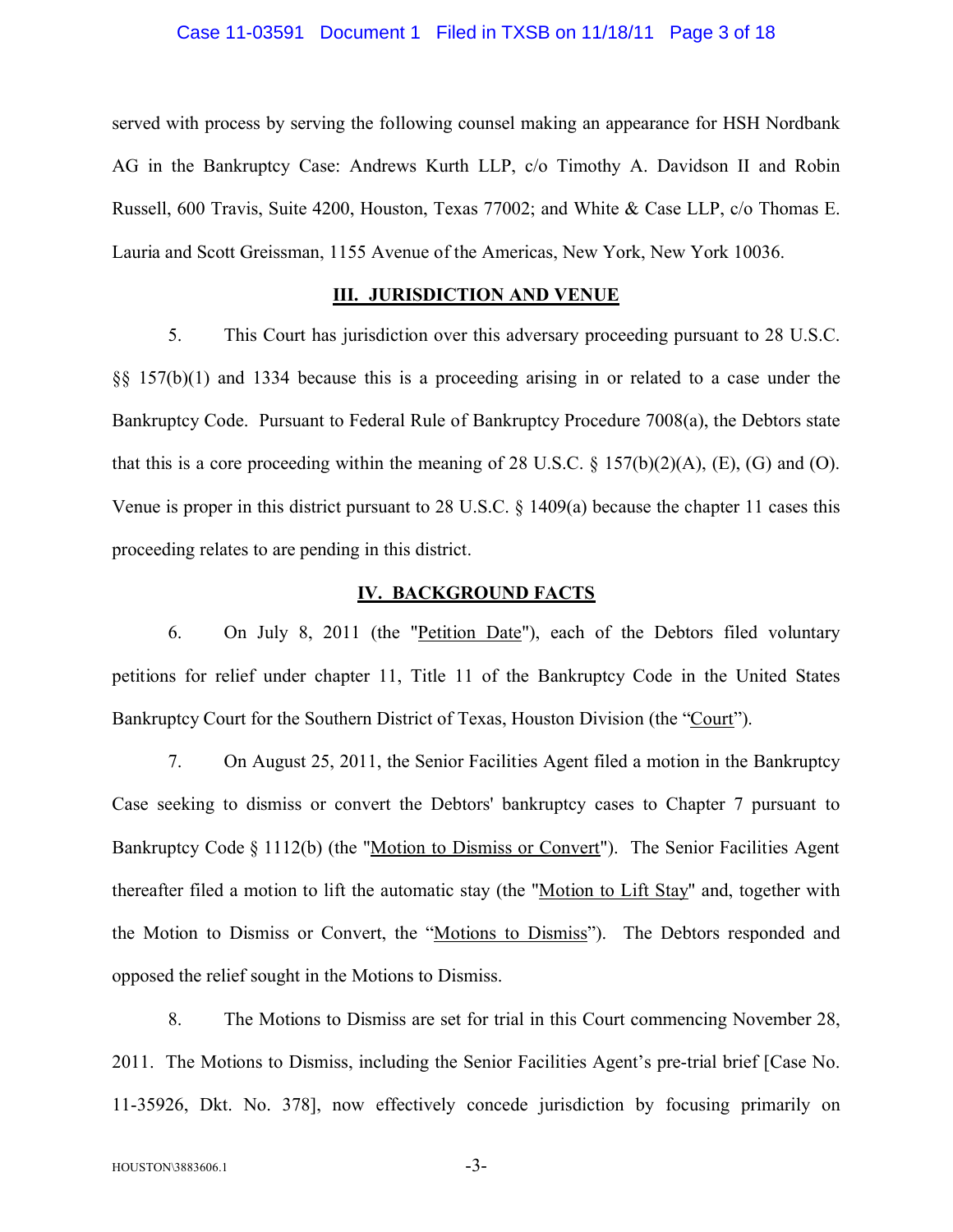### Case 11-03591 Document 1 Filed in TXSB on 11/18/11 Page 4 of 18

conversion of these cases to Chapter 7 rather than outright dismissal. In addition, as will be demonstrated at the trial, the Debtors have numerous jurisdictional contacts with the U.S., including the fact that each of the Debtors has a place of business in the U.S. because the financial matters of each of the Debtors are managed by Greg McGrath, the Chief Financial Officer, from his office in New Jersey. As a result, this Court has jurisdiction over this adversary proceeding pursuant to 28 U.S.C. §§ 157(b)(1) and 1334.

9. On November 7, 2011, the Senior Facilities Agent and certain other parties filed a Joint Notice of Status Conference in the Bankruptcy Case (the "Joint Notice") in connection with the Motions to Dismiss. As part of the Joint Notice, the Senior Facilities Agent requested, among other things, that the Court grant summary judgment on the Motions to Dismiss or otherwise strike the Debtors' answer/response and deny the Debtors their right to their day in court for a trial on the merits of the Motions to Dismiss.

10. On November 14, 2011, the Court held a hearing in response to the Joint Notice. At that hearing, despite requests by the Senior Facilities Agent to the contrary, the Court stated that the Debtors should have their day in Court and the trial on the Motions to Dismiss shall commence, as previously scheduled, on November 28, 2011.

11. That same day, apparently not willing to rely on this Court's judgment and without alerting the Court at the hearing, the Senior Facilities Agent sent the letter attached hereto as **Exhibit A** (the "Letter") to Mr. Nicolas Borkmann, the chair of Omega's board of directors (the "<u>Board</u>" and the "Directors"). By all appearances, the Letter was intended to circumvent the Court's stated wish to proceed with trial on the Motions to Dismiss and to intimidate the Directors into causing the Debtors to drop their opposition to the Motions to Dismiss. Similar letters may also have been sent to other Directors members but, due to travel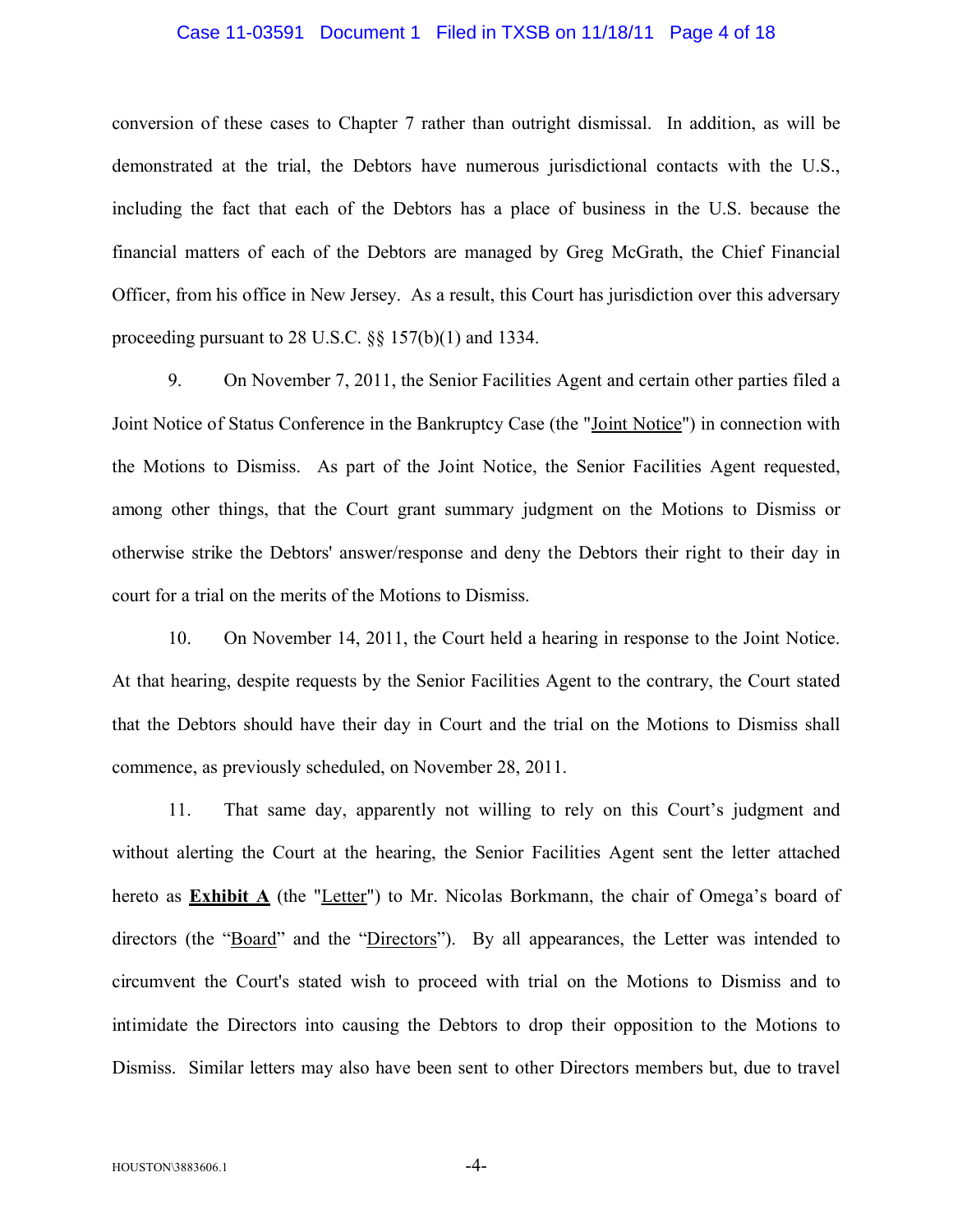### Case 11-03591 Document 1 Filed in TXSB on 11/18/11 Page 5 of 18

and/or more distant locations (Greece and Oman), receipt of such letters has not yet been confirmed.

- 12. Specifically, in the Letter, the Senior Facilities Agent:
	- (i) invited Mr. Borkmann "to reconsider his position and put an end to Omega's opposition to the motion for conversion to Chapter 7"; and
	- (ii) threatened that failure to reconsider his position on the motion to convert to chapter 7 would result in the Senior Facilities Agent filing proceedings – already in the process of being prepared – to assert breach of fiduciary duty causes of action (the "Breach of Fiduciary Duty Causes of Action") against Mr. Borkmann personally "to recover losses sustained by [the Senior Facilities Agent] and by other senior lenders as a result of what [the agent] believe[s] amount[s] to breaches of his fiduciary duties."

(*See* Exhibit A, p.2).

13. On November 16, 2011, counsel to the Debtors sent an email to counsel for the Senior Facilities Agent in which Debtors' counsel requested that the Senior Facilities Agent immediately retract the Letter in writing because, among other things, the demands and the threatened actions in the Letter violate the automatic stay. (*See* November 16 Email Exchange attached hereto as **Exhibit B**). The Senior Facilities Agent, through its counsel, rejected the Debtors' demand that the Letter be withdrawn. ("Surely you jest." *See* Exhibit B).

14. For the record, the Debtors do not believe that any such causes of action exist and disagree with the Senior Facilities Agent's assertion that the Directors' failure to succumb to their demands constitutes a breach of fiduciary duty. Further, the Debtors reject the implication that they are incurring unnecessary expenses. For example, in order to economize, the Debtors have chosen not to take the depositions of the Senior Facilities Agent's three experts (Willcox, Belinsky and Stein), nor the Senior Facilities Agent's primary fact witness (Guenther, the responsible loan officer for the Senior Facilities Agent), nor any other Senior Lender or other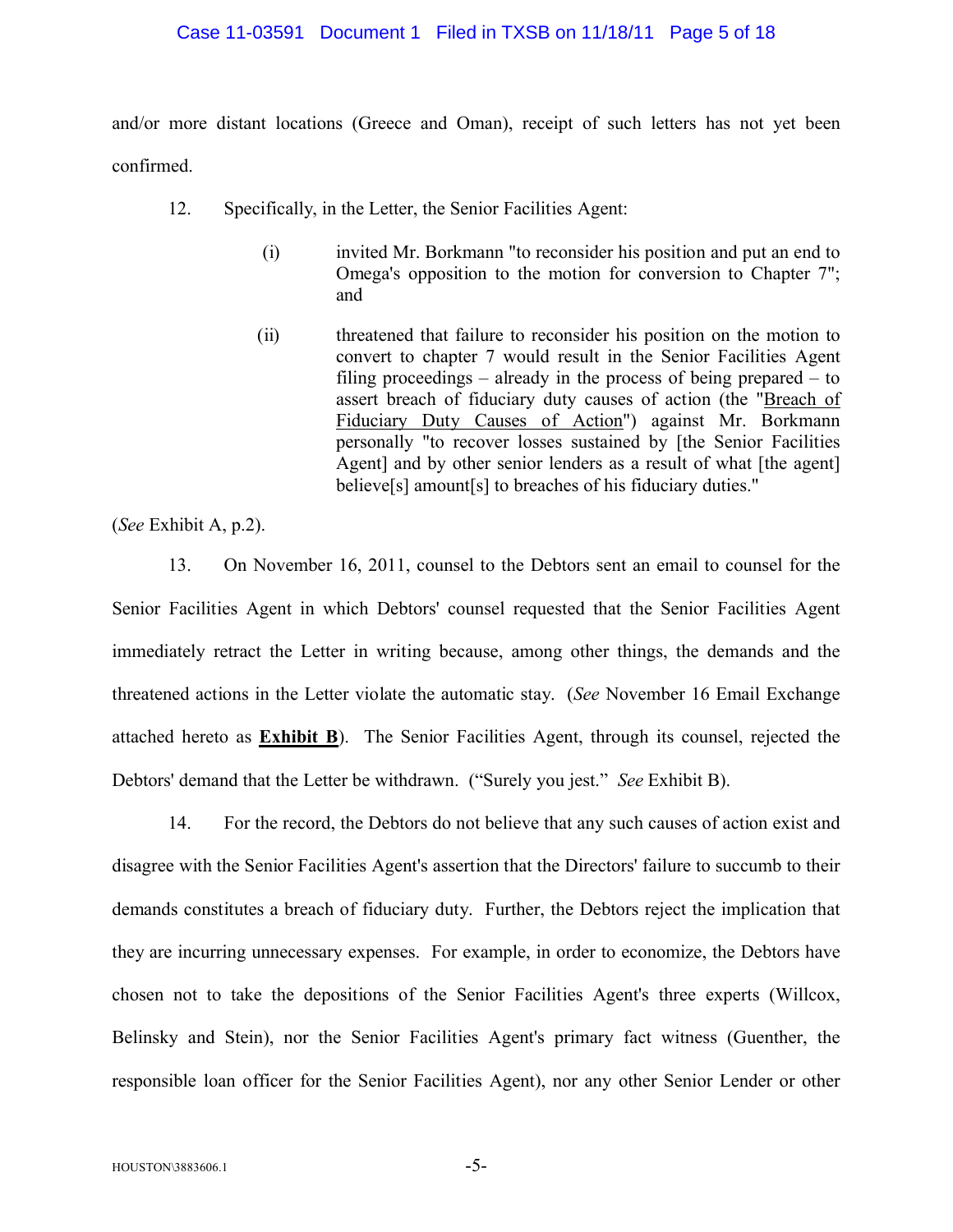### Case 11-03591 Document 1 Filed in TXSB on 11/18/11 Page 6 of 18

person save for the responsible loan officer (Stevens) from Lloyds Bank. In contrast, the Senior Facilities Agent has deposed all three officers of the Debtors (Kassiotis, Loukopoulos and McGrath), both expert witnesses of the Debtors (Knudsen and Norton) and another fact witness of the Debtors (Jänne), and the Committee has also deposed one of the Debtors' independent directors (Harding).

15. The Letter is clear in alleged purported harm to the estates in general rather than harm unique to the Senior Lenders. Specifically, the Letter asserts that "Omega's continued pursuit of a reorganization strategy that has yet to be identified in the face of unified creditor opposition will lead Omega to incur unnecessary fees and administrative expenses, and otherwise waste estate assets that could more appropriately be applied to satisfying *obligations owed to creditors*." (*See* Exhibit A) (Emphasis added.) The email exchange at Exhibit B reconfirms this by referring to "fiduciary duties to all of the estate's stakeholders."

16. The Board currently consists of five Directors, the majority of which are independent and each of which is well-recognized in the industry. Mr. Nicolas Borkmann has been a senior broker at ACM Shipping Ltd., London since 2000, where his responsibilities include competitive shipbroking for tankers both in respect of chartering of all sizes, as well as in the S&P market for large ships, and the wet freight derivative broking activities of ACM. Mr. Shariq Azhar is the Chief Executive Officer of Oman International Development & Investment Co. SAOG, a leading Muscat Securities Market listed Omani investment company engaged in investment activities across a diversity of sectors, geographies and asset classes. Mr. Kevin Harding is currently acting as a consultant within the shipping industry. Since 2005, Mr. Harding has been a director of Sextant Consultancy Ltd. where he served as a shipping consultant. Since 2008, Mr. Harding has been a director of Pareefers where he provides general shipping advice to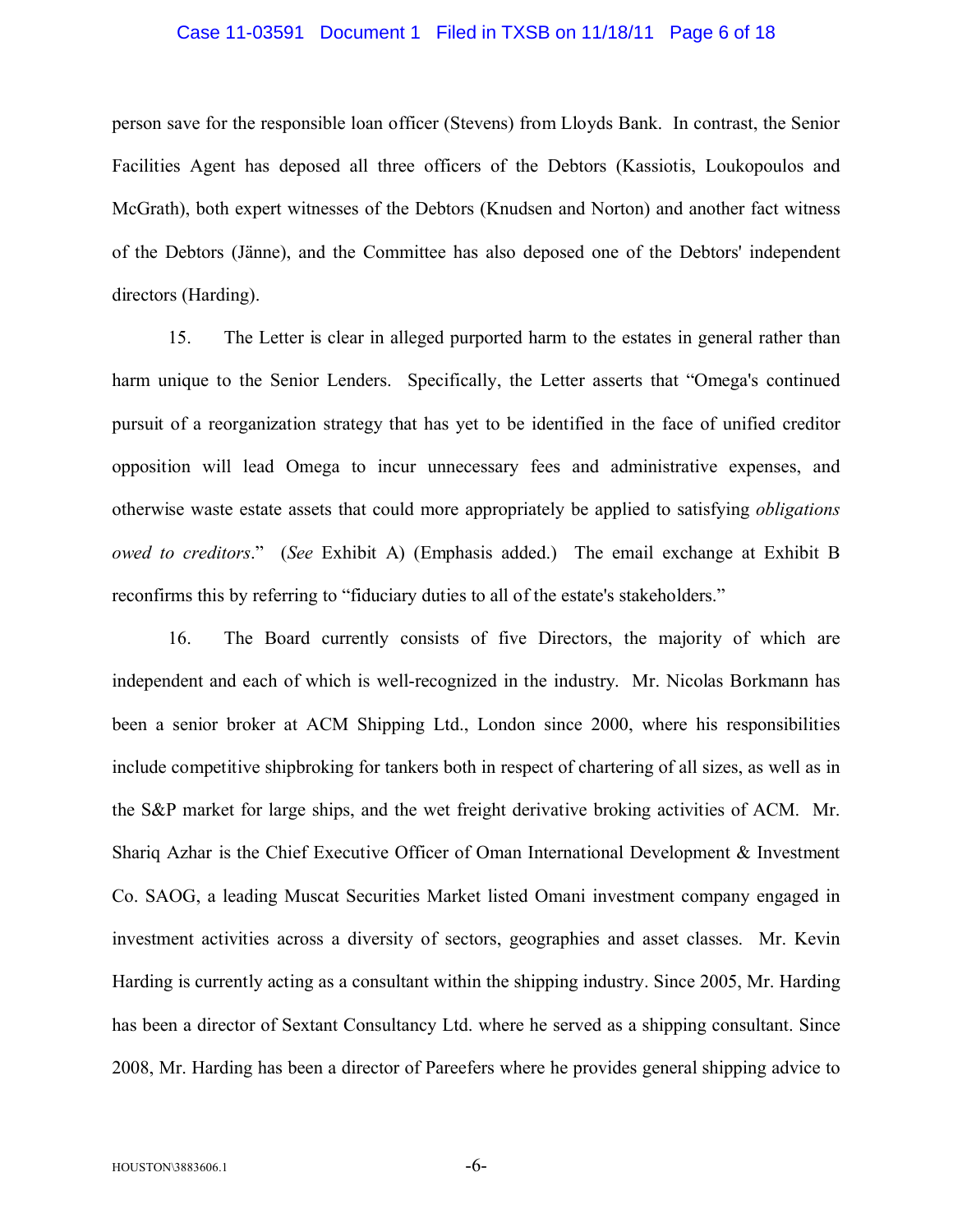### Case 11-03591 Document 1 Filed in TXSB on 11/18/11 Page 7 of 18

the other board members of Pareefers. The foregoing three Directors reside, respectively, in England, Oman and England, have no prior affiliation with the Debtors or their principals or shareholders, and do not have any stake in the business other than that they own an immaterial number of common shares and they are owed prepetition quarterly Board fees for close to two years.

17. Omega Navigation is a Marshalls Islands company. The Marshall Islands' Business Corporations Act substantially mirrors Delaware's corporate law provisions and the Act expressly provides that it is to be interpreted in accordance with the laws of the State of Delaware. Accordingly, the duties of the Directors are effectively governed by, and should be construed consistently with, the duties of directors of Delaware companies.

### **V. CAUSES OF ACTION**

### **COUNT ONE: DECLARATORY JUDGMENT**

18. To the extent necessary or appropriate, the foregoing paragraphs are incorporated herein.

19. Under the Uniform Declaratory Judgment Act, this Court has the power to declare rights, status and other legal relations whether or not further relief could be claimed. *See* 28 U.S.C. § 2201 *et seq.*

20. The Letter and the alleged Breach of Fiduciary Duty Causes of Action relate to alleged breaches by the Directors of their duties to all stakeholders. Accordingly, the Breach of Fiduciary Duty Causes of Action are property of the estate pursuant to Bankruptcy Code § 541 and are assertable only by the estate, not individual creditors. *See, e.g., N. Am. Catholic Educ. Programming Fund, Inc. v. Gheewalla*, 930 A.2d 92 (Del. 2007) (holding that creditors cannot assert direct claims for breach of fiduciary duty); *Tooley v. Donaldson, Lufkin, & Jenrette, Inc., et al.*, 845 A.2d 1031 (Del. 2004); *see also In re Dexterity Surgical, Inc.*, 365 B.R. 690, 695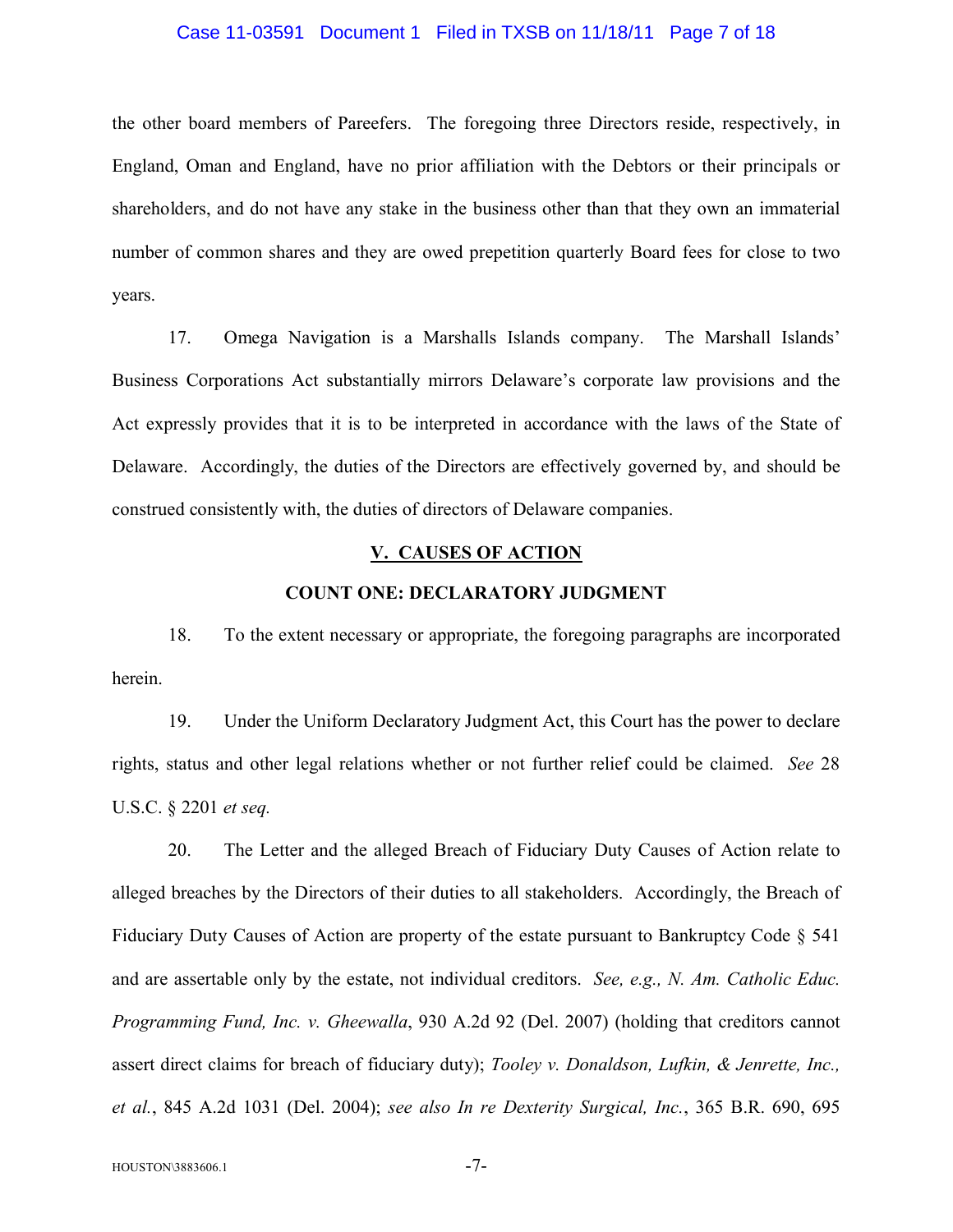### Case 11-03591 Document 1 Filed in TXSB on 11/18/11 Page 8 of 18

(Bankr. S.D. Tex. 2007) (citing and applying *Tooley*); *In re Adelphia Commc'ns. Corp.*, 441 B.R.6, 39 (Bankr. S.D.N.Y. 2010) (the conduct of certain creditors in asserting fiduciary duty claims against the debtor's board and management "was outrageous not only in its own right, but also because claims for breach of fiduciary duty would belong to the estate, and not to any particular constituency."). *Cf. Highland Cap. Mgmt LP v. Chesapeach Energy Corp.*, 522 F.3d 575 (5th Cir. 2008) (holding that creditors can bring claims for breach of fiduciary duty with respect to claims based on direct injury to the creditor; and also not applicable here because Delaware law, not Texas law, applies here).

21. Declaratory relief is proper here because the Senior Facilities Agent disagrees with the Debtors and, therefore, a bona fide dispute exists as to whether (i) the Letter, if acted upon, would comprise the commencement of an action to recover the Senior Lenders' prepetition claims, (ii) the alleged Breach of Fiduciary Duty Causes of Action are property of the estate and, therefore, the Letter comprises an act to obtain property of the estate in violation of Bankruptcy Code  $\S$  362(a)(3), and (iii) the Letter comprises an act to recover the Senior Lenders' claims in violation of Bankruptcy Code § 362(a)(6).

22. Bankruptcy Courts have exclusive jurisdiction of all cases under Title 11 of the United States Code. 28 U.S.C.  $\S$  1334(a). Also, pursuant to 28 U.S.C.  $\S$  1334(e)(1), the Bankruptcy Court has exclusive jurisdiction over all of the property, wherever located, of the Debtors. The Debtors request that this Court determine the applicability of  $\S$ § 362(a)(1),  $362(a)(3)$  and  $362(a)(6)$  of the Bankruptcy Code to the Letter and the Breach of Fiduciary Duty Causes of Action, if any, and declare the rights of the Debtors and the Senior Facilities Agent with respect thereto.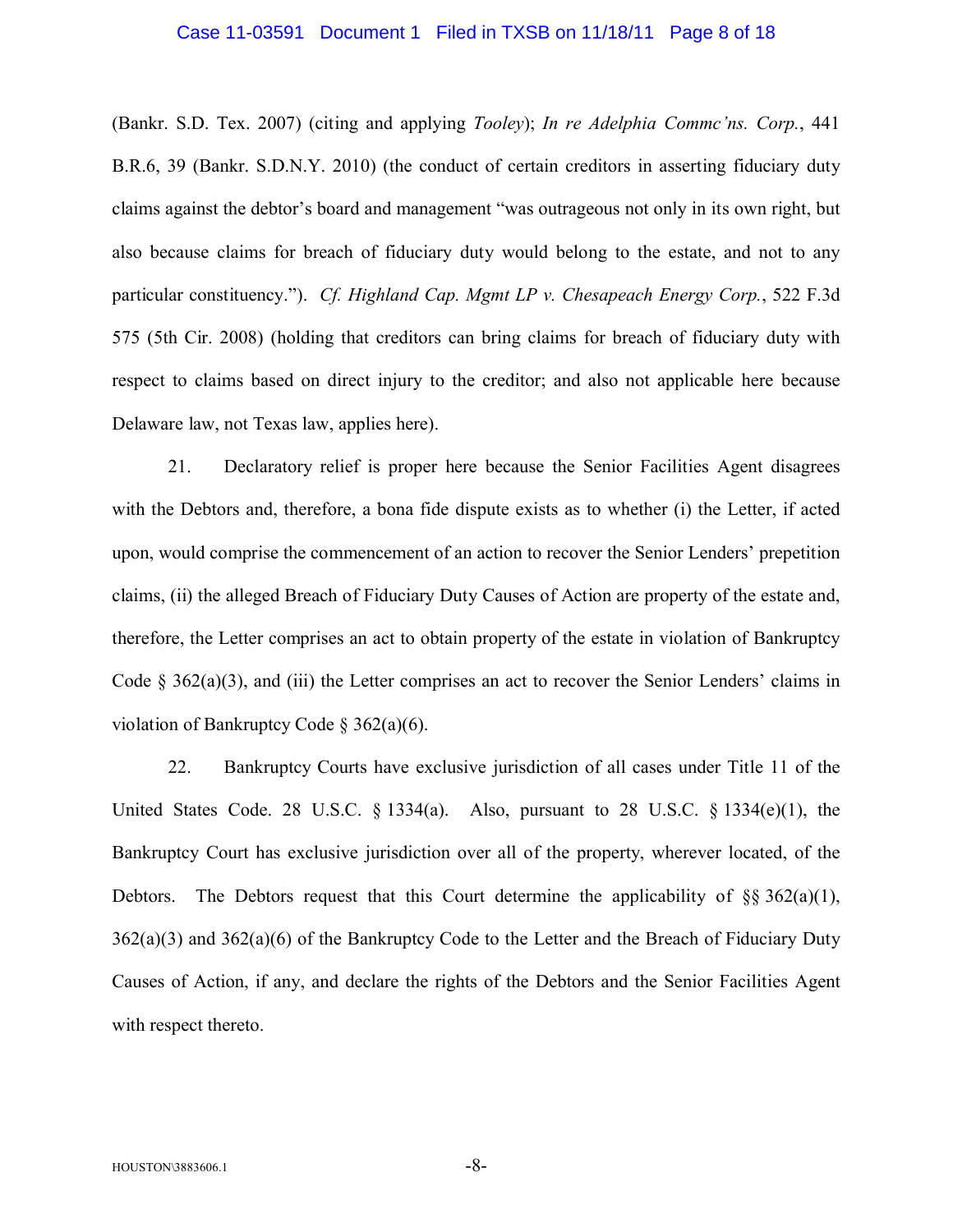## **COUNT TWO: ENFORCEMENT OF THE AUTOMATIC STAY PURSUANT TO 11 U.S.C. § 362(a)(3)**

23. To the extent necessary or appropriate, the foregoing paragraphs are incorporated herein.

24. Pursuant to Count One above, if the Court declares that the Breach of Fiduciary Duty Causes of Action, if any, are property of the Debtors' estates pursuant to § 541, then the Debtors request that the Court enforce the automatic stay by barring the Senior Facilities Agent from "exercising control over property of the estate" by pursuing the Breach of Fiduciary Duty Causes of Action, if any. 11 U.S.C.  $\S 362(a)(3)$ .

# **COUNT THREE: ENFORCEMENT OF THE AUTOMATIC STAY PURSUANT TO 11 U.S.C. § 362(a)(1)**

25. To the extent necessary or appropriate, the foregoing paragraphs are incorporated herein.

26. The Letter threatens the commencement of an action in order to recover on the Senior Lenders' prepetition claims. The Debtors therefore request that the Court enforce the automatic stay by barring the Senior Facilities Agent from "the commencement … of [an] action to recover a claim against the [Debtors] that arose before the commencement of the case under this title." 11 U.S.C. § 362(a)(1).

### **COUNT FOUR: ENFORCEMENT OF THE AUTOMATIC STAY PURSUANT TO 11 U.S.C. § 362(a)(6)**

27. To the extent necessary or appropriate, the foregoing paragraphs are incorporated herein.

28. The Letter comprises an act to recover on the Senior Lenders' prepetition claims. The Debtors therefore request that the Court enforce the automatic stay by barring the Senior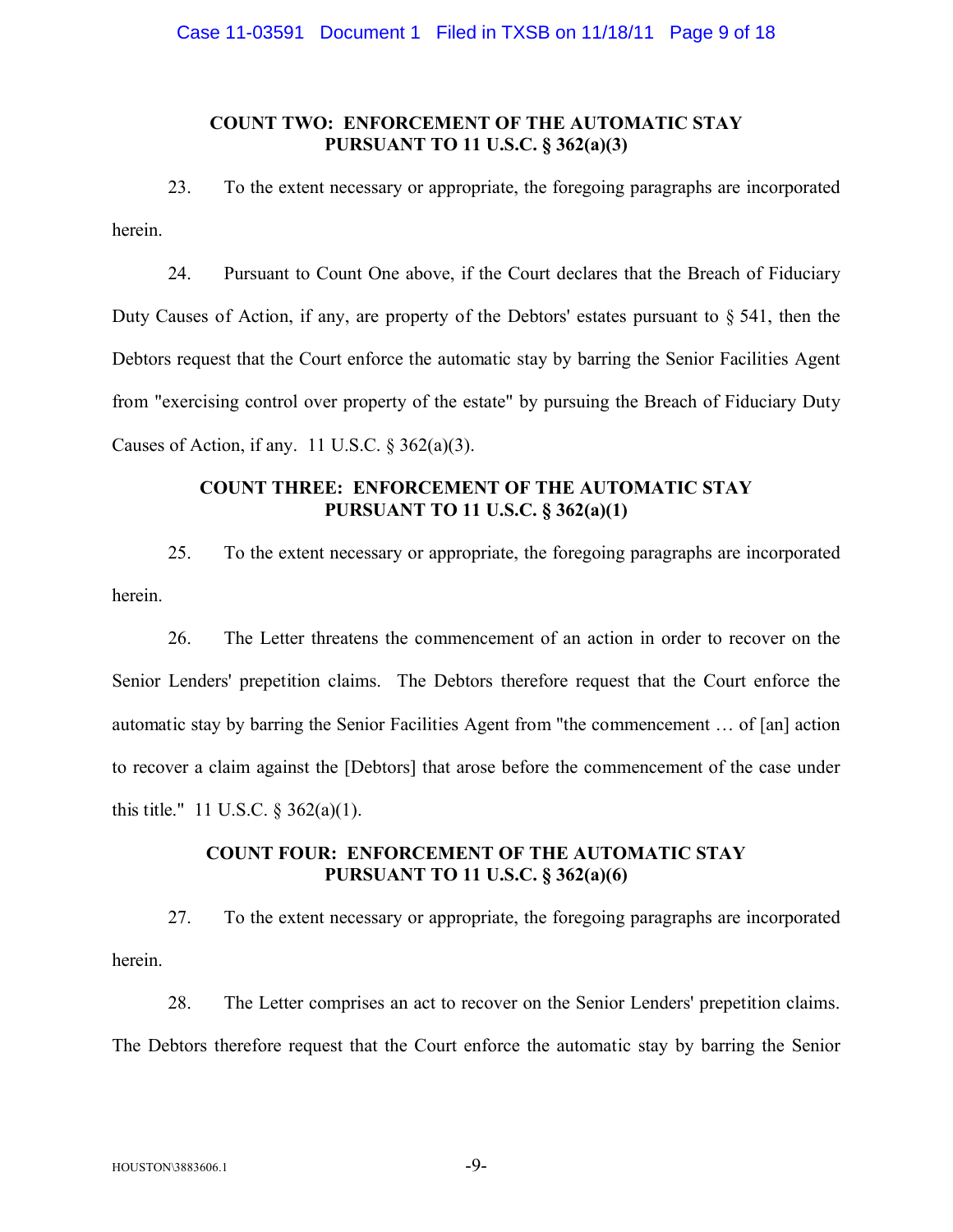### Case 11-03591 Document 1 Filed in TXSB on 11/18/11 Page 10 of 18

Facilities Agent from "any act to recover a claim against the [Debtors] that arose before the commencement of the case under this title." 11 U.S.C. § 362(a)(6).

## **VI. APPLICATION FOR TEMPORARY RESTRAINING ORDER, PRELIMINARY INJUNCTION AND PERMANENT INJUNCTION**

29. Pursuant to § 105 of the Bankruptcy Code, the "court may issue any order, process, or judgment that is necessary or appropriate to carry out the provisions of this title." 11 U.S.C. § 105(a). Debtors submit that the relief requested herein is necessary and appropriate to carry out the provisions of the Bankruptcy Code.

30. The Debtors seek an immediate temporary restraining order restraining the Senior Facilities Agent, from (i) taking any further actions in or affecting the Breach of Fiduciary Duty Causes of Action, if any; (ii) threatening to file causes of action, or filing causes of action, against any Director (whether relating to asserted harm to the estate generally or particularized harm to the Senior Lenders) during the pendency of the Debtors' chapter 11 cases; and (iii) contacting any Director with reference to consenting to or not opposing the Motions to Dismiss.

31. The issuance of an injunction under  $\S$  105(a) to enjoin actions against non-debtor third parties may be warranted when the enjoined actions would adversely impact the debtor's ability to reorganize. *See Feld v. Zale Corp. (In re Zale Corp.)*, 62 F.3d 746, 761 (5th Cir. 1995) (holding that an injunction against a third-party under § 105(a) may be warranted "when the third-party action will have an adverse impact on the debtor's ability to accomplish reorganization"); *see also Lazarus Burman Assocs. v. National Westminster Bank USA (In re Lazarus Burman Assocs.)*, 161 B.R. 891, 897 (Bankr. E.D.N.Y. 1993) (stating "when an action by a creditor of a debtor against a nondebtor third party threatens a debtor's reorganization, the creditor's action may be enjoined pursuant to [§] 105(a)"); *Eastern Air Lines v. Rolleston (In re Ionosphere Clubs, Inc.)*, 111 B.R. 423, 433 (Bankr. S.D.N.Y. 1990) (noting that "[t]he power of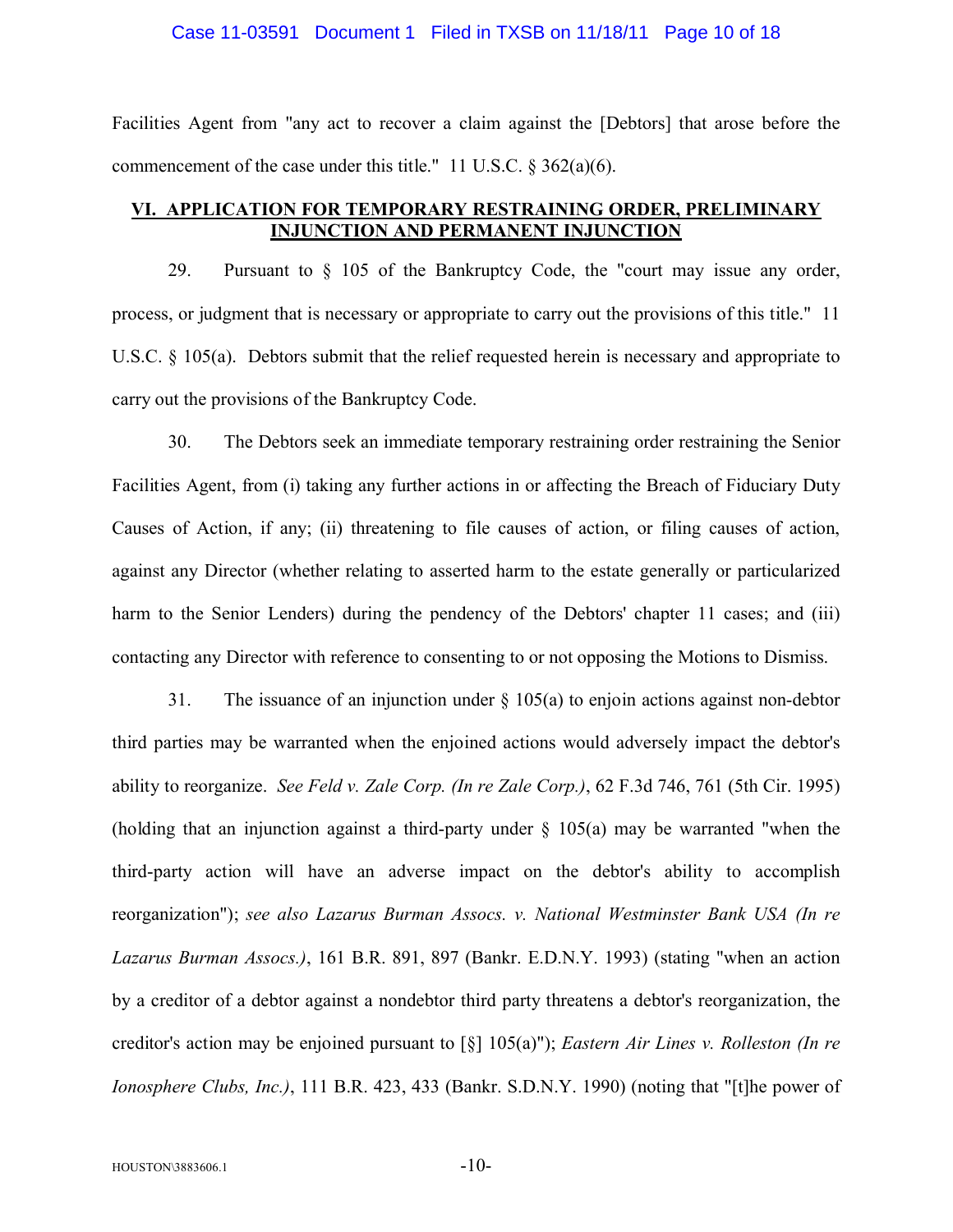### Case 11-03591 Document 1 Filed in TXSB on 11/18/11 Page 11 of 18

the Bankruptcy Court to issue an injunction in order to preserve the integrity of the reorganization process is well established"). The facts set out herein establish that the Debtors are entitled to injunctive relief.

### **A. The Debtors Will Suffer Irreparable Injury Without Injunctive Relief**

32. The Debtors' five-person Board is controlled by its three independent Directors. If the Senior Facilities Agent is permitted to take any of the actions which the Debtors seek to enjoin herein, then such action(s) will cause immediate and irreparable injury to the Debtors' estates for which there is no adequate remedy at law. Specifically, if the Senior Facilities Agent is permitted to continue to threaten the Directors in any form or fashion or to bring claims against them, including but not limited to threatening them with litigation if the Debtors continue to oppose the Motions to Dismiss, then the independent Directors will not be able to exercise their independent judgment and may feel compelled to succumb to the Senior Facilities Agent's demands to avoid lawsuits being filed against them personally. If the independent Directors, cannot act independently without the threat of suits being filed against them by the Senior Facilities Agent, then the Board cannot function properly. The pressure is equally great on the Debtors' two executive Directors, Mr. George Kassiotis and Mr. Charilaos Loukopoulos, who are attempting to continue to manage the Debtors' businesses notwithstanding the Senior Lenders' determined and "immutable" opposition. The Senior Facilities Agent should not be able to use threats of litigation to substitute its will for those of the Directors. Such a disruption would irreparably harm the Debtors' estate because the Directors are vital to the Debtors' reorganization efforts.

33. Protecting the Directors is especially important at this critical time because of the impending November 28 trial on the Motions to Dismiss. At the November 14 hearing on the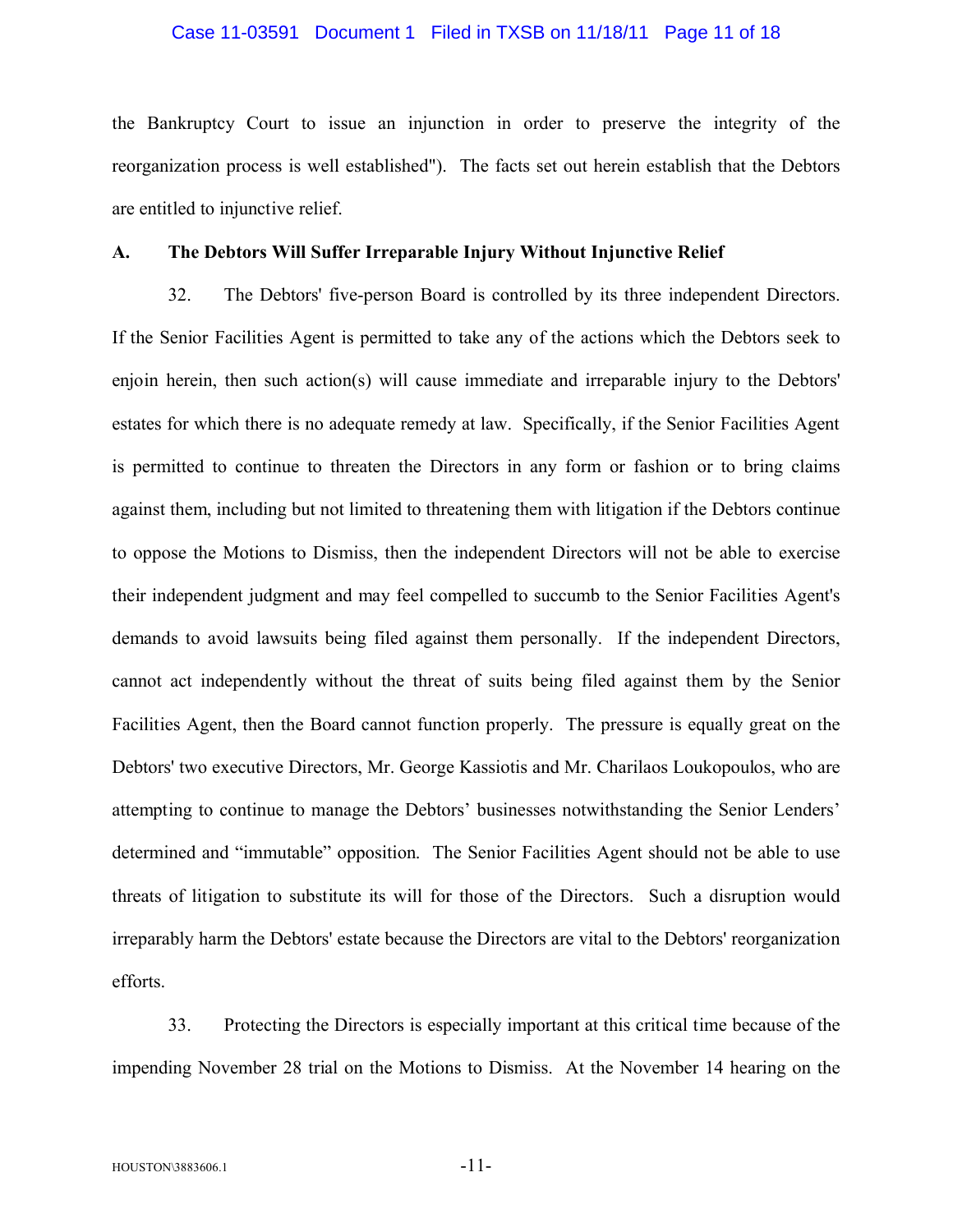### Case 11-03591 Document 1 Filed in TXSB on 11/18/11 Page 12 of 18

Joint Notice, this Court already prevented one attempt by the Senior Facilities Agent to deny the Debtors their day in court. The Court should not permit the Senior Facilities Agent to now circumvent the Court's previous ruling by allowing the Senior Facilities Agent to harass the independent Directors in particular and thereby hamper the Debtors' ability to adequately prepare for trial and otherwise perform its functions as a debtor in possession. *See In re Zale Corp.*, 62 F.3d at 761.

34. In the words of the *Adelphia* court, the Senior Facilities Agent's conduct in threatening to sue the Directors is not only "offensive behavior" in its own right but also "outrageous … because claims for breach of fiduciary duty would belong to the estate." *In re Adelphia Commc'ns Corp. supra*, 441 B.R. at 20-21. Therefore, in order to prevent such continued offensive behavior and to avoid further "adverse impact on the [Debtors']s ability to accomplish reorganization," *In re Zale Corp.*, 62 F.3d at 761, the Court should enjoin the Senior Facilities Agent from taking actions with respect to the Directors as requested herein.

### **B. There Is A Likelihood That the Debtors Will Succeed on the Merits**

35. Furthermore, there is a substantial likelihood that the Debtors will succeed on the merits of the Senior Facilities Agent's claim that the Breach of Fiduciary Duty Causes of Action, if any, belong to the Debtors' estates. The standard for determining whether a cause of action is a direct claim or derivative claim focuses on the following: Who suffered the alleged harm – the corporation or the plaintiff individually – and who would receive the benefit of the recovery or other remedy? (i.e. the "Tooley Standard" as annunciated in *Tooley v. Donaldson, Lufkin, & Jenrette, Inc., et al.*, 845 A.2d 1031 (Del. 2004) and applied by at least one court in the Southern District of Texas – *In re Dexterity Surgicial, Inc.*, 365 B.R. at 695-702). Postpetition claims, unless they allege only harm that is peculiar to a single creditor, are also property of the estate.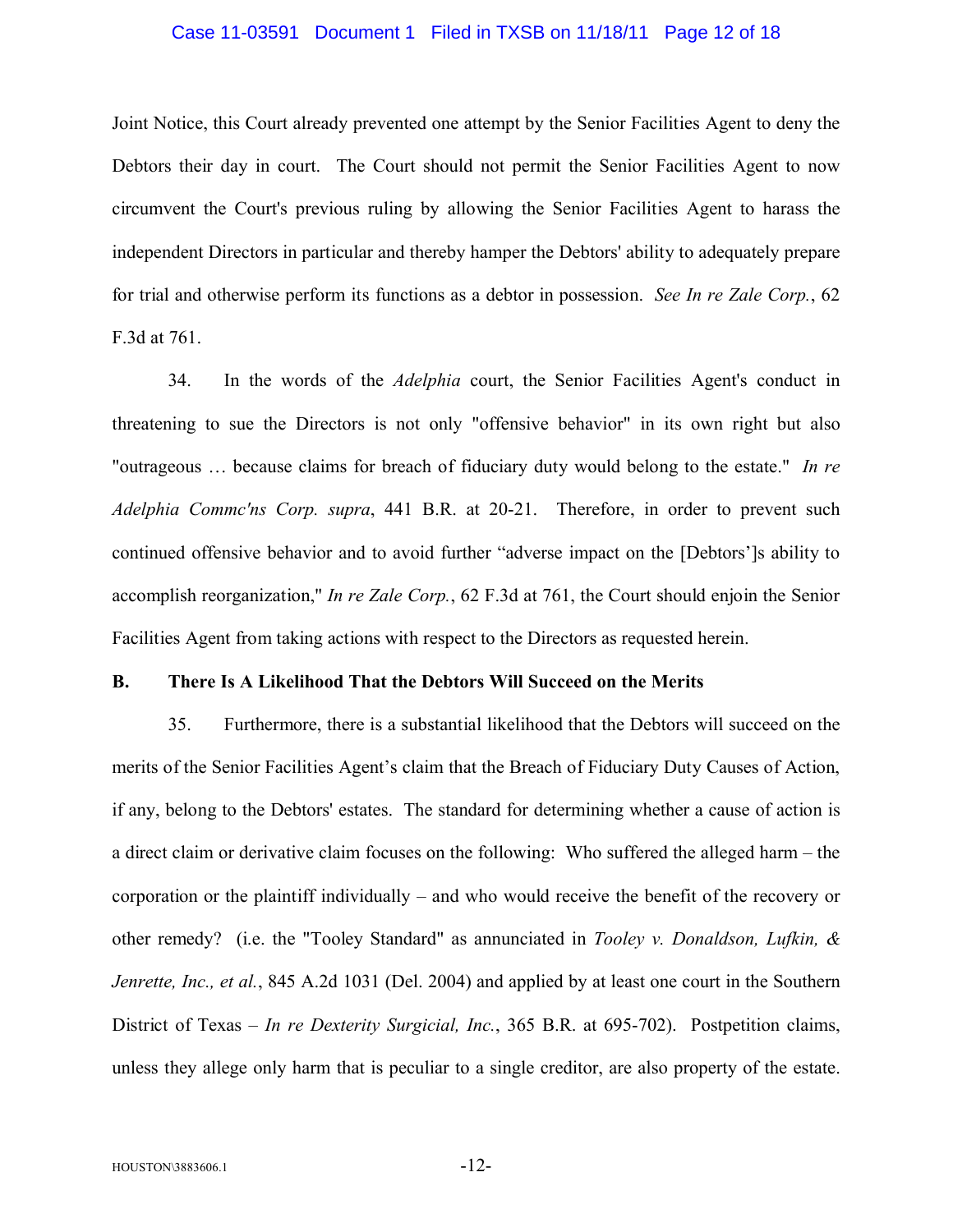### Case 11-03591 Document 1 Filed in TXSB on 11/18/11 Page 13 of 18

*See National Convenience Stores v. Shields (In re Schepps Food Stores)*, 160 B.R. 792 (Bankr. S.D. Tex. 1993) (precluding creditor's state law action for alleged post-petition breaches of fiduciary duty from going forward because the postpetition rights and remedies of aggreived creditors are regulated by the Bankruptcy Code pursuant to the Supremacy Clause); *see also Telpro v. Litzler*, 2002 U.S. Dist. LEXIS 22158 (N.D. Tex. Nov. 15, 2002) (finding that unsecured creditors' did not have standing to bring suit for breach of fiduciary duty against bankruptcy trustee for postpetition conduct where claims belonged to the estate because they were not peculiar or personal to a singular creditor).

36. As discussed above, both the Letter and the email from the Senior Facilities Agent's counsel allege harm to the interests of all creditors. The Letter and the email do not, and could not legitimately, allege that the Senior Lenders' have suffered any particularized harm to them that is not shared by the other creditors. A suit based on this type of alleged harm belongs to the debtor and not the individual creditor-plaintiff. *See, e.g., Begier v. Price Waterhouse*, 81 B.R. 303, 305 (E.D. Pa. 1987) ("Where the injury alleged is primarily to the corporation, and is injury to the plaintiff creditor only insofar as it decreases the assets of the corporation to which he must look for satisfaction of his debt, then the suit is for a tort suffered by the corporation, and properly brought by the trustee ….").

37. In fact, given that the evidence at trial will demonstrate that the Senior Lenders are substantially oversecured, their allegation that the incurrence of estate fees and the alleged waste of estate assets are harming creditors would, if true, comprise harm to the estate's creditors *other than* the Senior Lenders. Regardless, it is unprecedented to allege that the *postpetition*  actions of Directors in approving a Chapter 11 debtor's right to defend against *postpetition* litigation could be a breach of fiduciary duties. The only proper remedy available to the Senior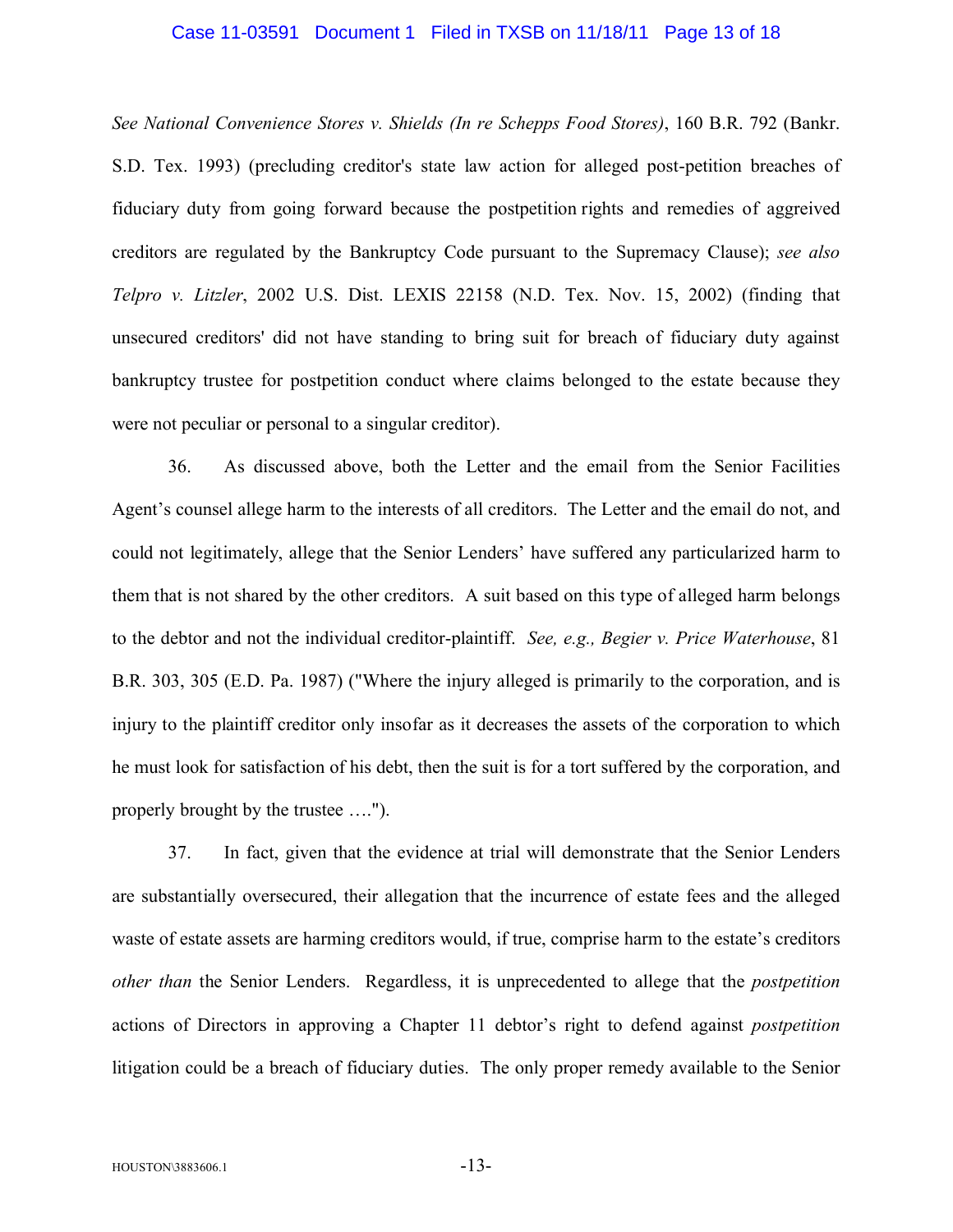### Case 11-03591 Document 1 Filed in TXSB on 11/18/11 Page 14 of 18

Lenders is to prevail at trial (which the Debtors do not believe they will do), not to threaten or commence vengeful and meritless litigation against the individual Directors.

38. In addition, the Debtors believe that they will be able to reorganize rather than liquidate, as the evidence at trial will show. The likelihood that the Debtors here will successfully reorganize depends, in large part, upon the continued participation and focus of the independent Directors. With such participation, the Debtors fully expect to defeat the Motions to Dismiss and then proceed to propose a viable plan of reorganization.

### **C. The Balance of Equities Favors Issuance of An Injunction**

39. Additionally, the balance of hardships favors the Debtors, as the temporary injunctive relief sought herein will only preserve the status quo during the pendency of the Debtors' chapter 11 cases, thereby producing no harm to the Senior Facilities Agent other than a brief delay while this Court determines the merits of this Original Complaint. Conversely, if a temporary injunction is not granted, (i) the Senior Facilities Agent make seek to intimidate the Directors further; (ii) the Senior Facilities Agent may be emboldened to pursue other inappropriate actions in an attempt to circumvent this Court's stated desire to proceed to trial; (iii) the Debtors' ability to adequately prepare for a trial on the Motions to Dismiss and subsequently continue to reorganize will be irreparably harmed; and (iv) the rights of the Debtors in estate property, if any, will be irreparably damaged.

### **D. Injunctive Relief Is In the Public's Interest**

40. Further, the requested injunctive relief is in the public interest because it furthers the intent of the Bankruptcy Code to allow debtors to reorganize.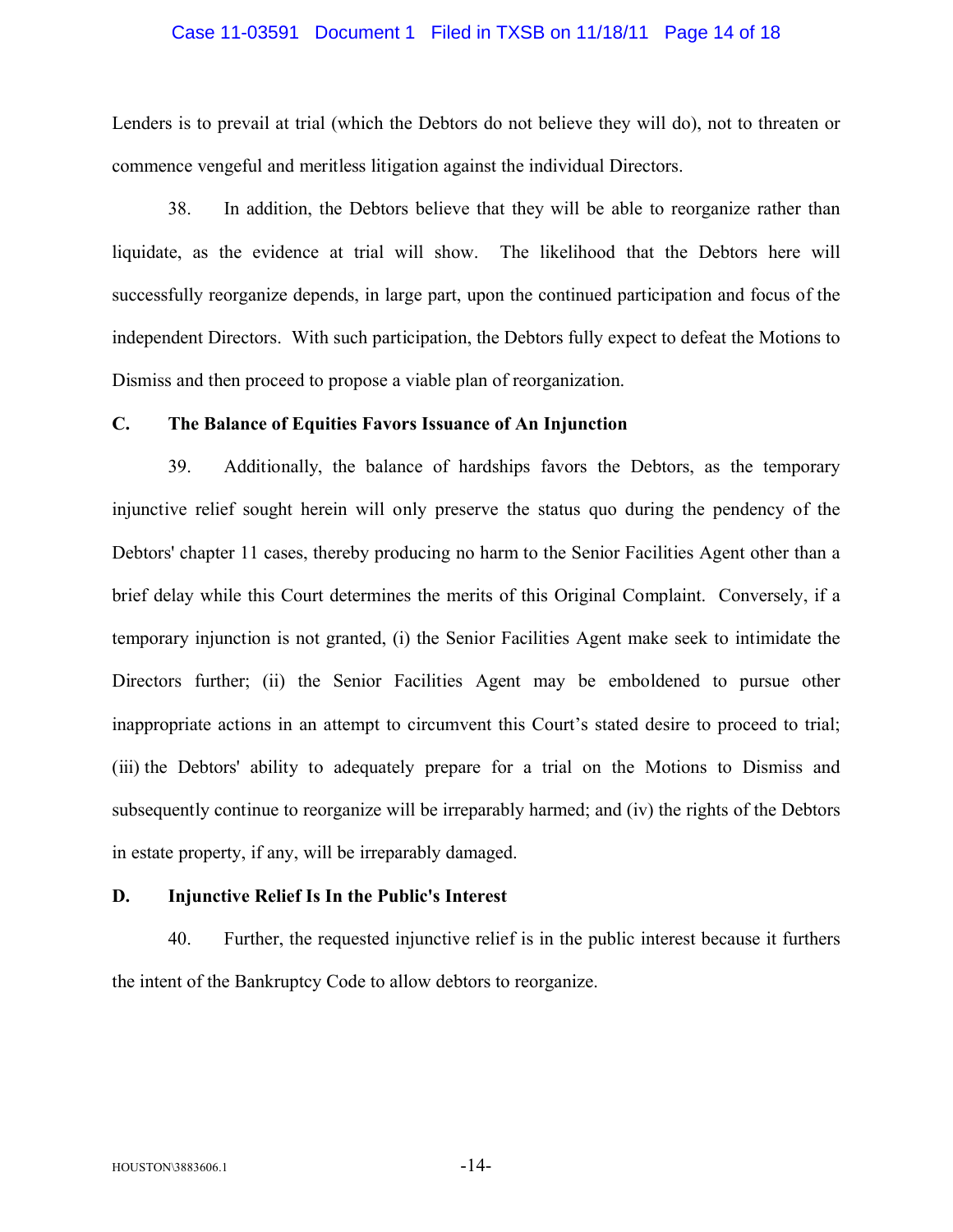### **E. Conclusion**

41. On a final note, the Debtors are well aware of the Court's expressions of concern over "continued bickering" between the parties and aggressive actions pursued as "litigation tactics." The Debtors respectfully submit that this Complaint falls into neither category. The Senior Facilities Agent has threatened the personal livelihood of the three independent Directors (as well as the two executive Directors) and, frankly, has scared them. They have no material personal stakes in this business but have stayed loyal to the Debtors notwithstanding two years of unpaid director fees because they believe in this business, they believe in this management team and they believe in the ability of the Debtors to reorganize this global shipping company if only given the opportunity to do so and a breathing spell from the Senior Lenders' continuing attacks. Even so, as Exhibit B shows, the Debtors tried first to resolve this matter privately and consensually by requesting that the Letter be retracted, notwithstanding that considerable emotional damage had already been suffered by the three independent Directors. It was only the summary rejection of that request that prompted the Debtors to bring this matter to the Court's attention.

42. Accordingly, pursuant to 11 U.S.C. § 105(a) and Rule 65 of the Federal Rules of Civil Procedure, as incorporated by Federal Rule of Bankruptcy Procedure 7065, the Debtors seek an immediate temporary restraining order restraining the Senior Facilities Agent from (i) taking any further actions in or affecting the Breach of Fiduciary Duty Causes of Action, if any; (ii) threatening to file causes of action, or filing causes of action, against the Independent Board Members; and (iii) contacting any Director with reference to consenting to or not opposing the Motions to Dismiss.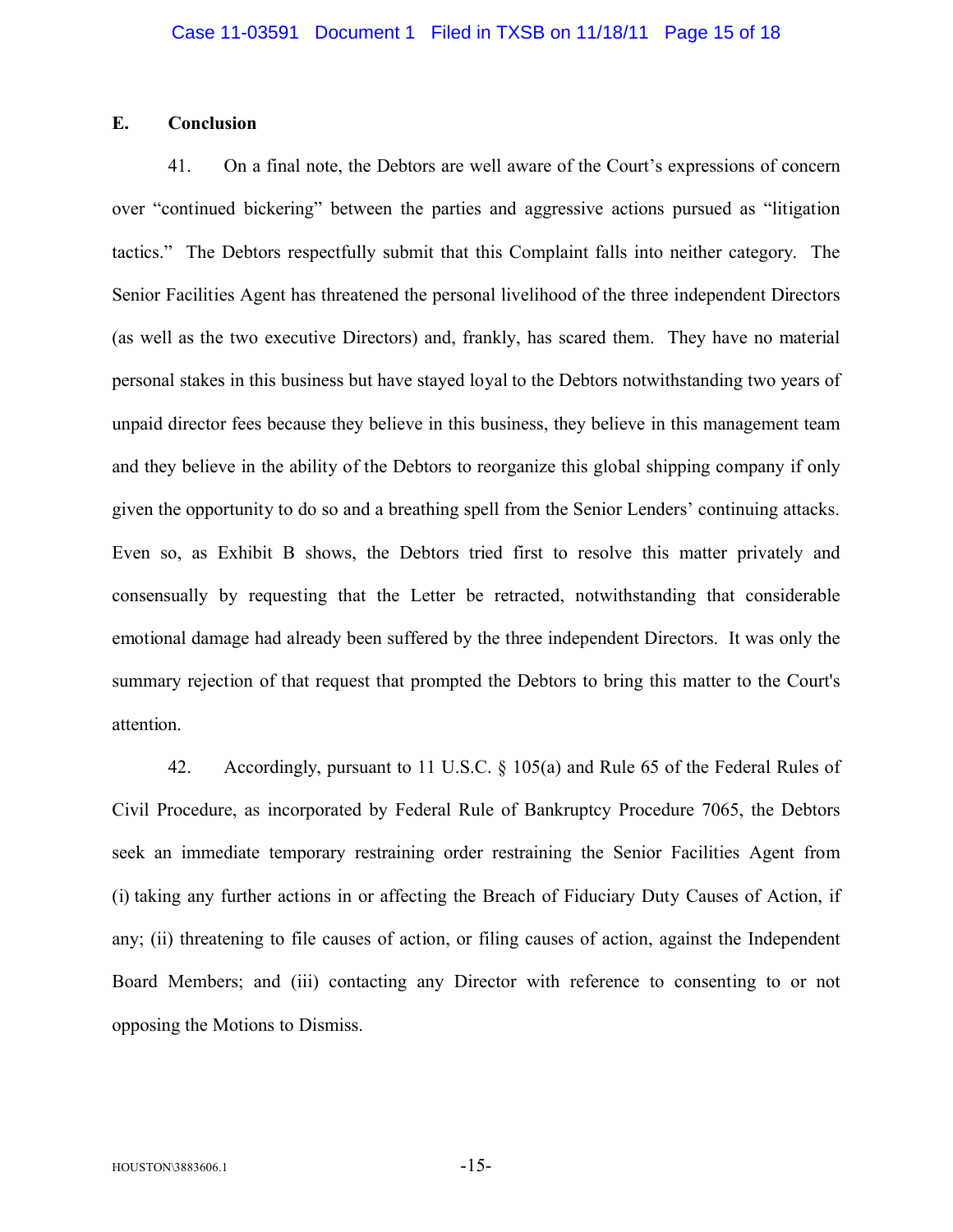### Case 11-03591 Document 1 Filed in TXSB on 11/18/11 Page 16 of 18

43. Further, Debtors request that after notice and a hearing, the temporary restraining order be made a preliminary injunction until the time of trial on this Complaint. Following trial on this Complaint, the Debtors seek a declaration that the injunction provided by § 362 of the Bankruptcy Code applies to the Breach of Fiduciary Duty Causes of Action, if any (in essence, a permanent injunction).

44. The Application for Temporary Restraining Order is supported by the affidavits of Nicolas Borkmann, Kevin Harding, and Shariq Azhar attached hereto and incorporated herein by reference.

#### **VII. BOND**

45. The Debtors are not required to post a bond in connection with this adversary proceeding under Fed. R. Bankr. P. 7065.

#### **VIII. REQUESTED RELIEF**

46. In accordance with the pleadings set forth herein and pursuant to Rule 65 of the Federal Rules of Civil Procedure, as incorporated by Federal Rule of Bankruptcy Procedure 7065, Debtors request the following:

(a) an emergency hearing to be held on, November 21, 2011 to consider the issuance of a temporary restraining order that restrains the Senior Facilities Agent, together with its officers, directors, employees, shareholders, lawyers, agents and other persons acting or purporting to act on their behalf, from (i) taking any further actions in or affecting the Breach of Fiduciary Duty Causes of Action, if any; (ii) threatening to file causes of action, or filing causes of action, against any Director (whether relating to asserted harm to the estate generally or particularized harm to the Senior Lenders) during the pendency of the Debtors' chapter 11 cases; and (iii) contacting any Director with reference to consenting to or not opposing the Motions to Dismiss;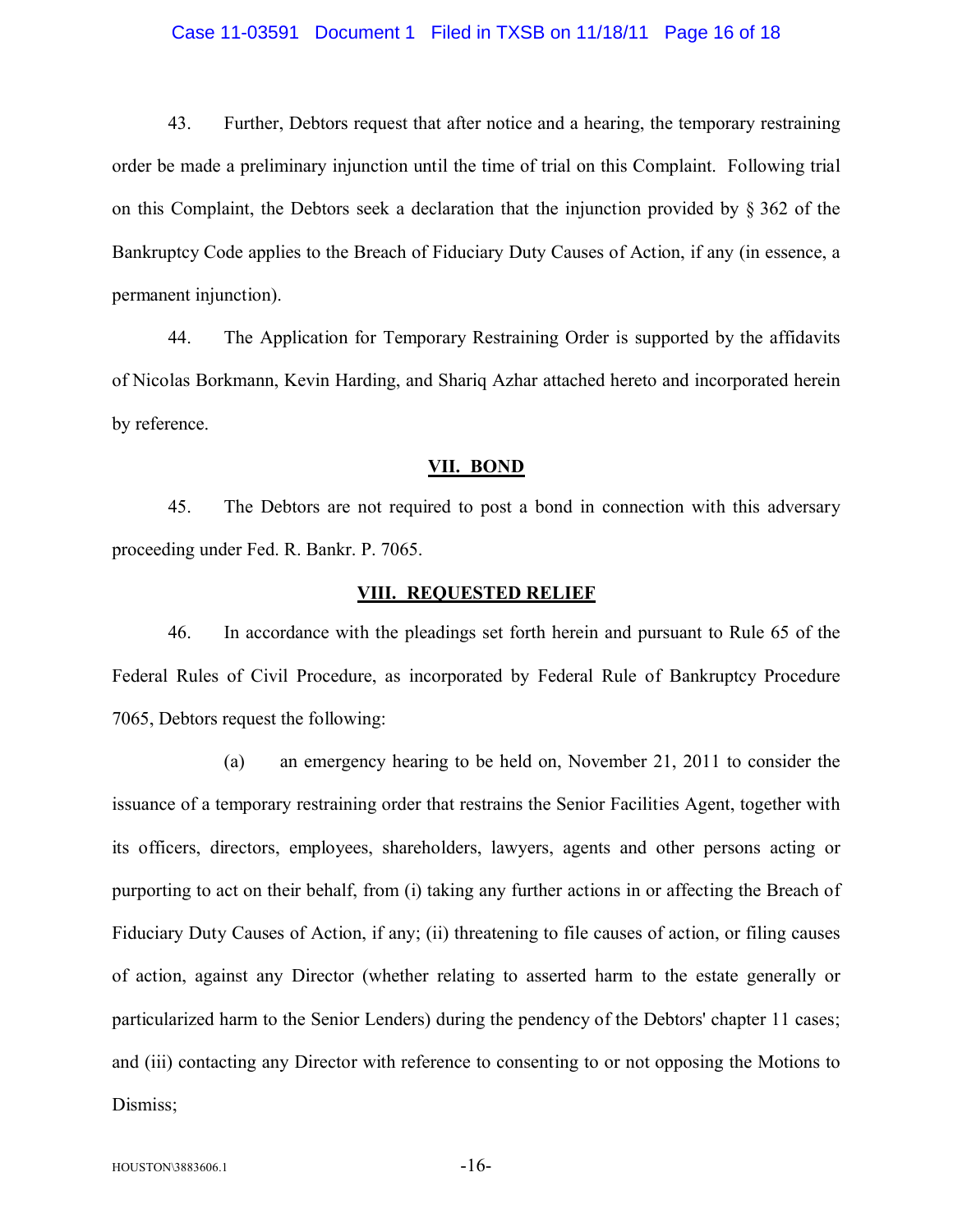### Case 11-03591 Document 1 Filed in TXSB on 11/18/11 Page 17 of 18

(b) a hearing within fourteen 14 days of the issuance of a temporary restraining order to determine whether the temporary restraining order should be succeeded by a preliminary injunction;

(c) a hearing on the Debtors' cause for declaratory judgment and a declaratory judgment by the Court that the Letter and the Breach of Fiduciary Duty Causes of Action, if any, involve property of the Debtors' estates;

(d) an order requiring the Senior Facilities Agent to immediately retract the Letter and file a Notice with this Court evidencing such retraction;

(e) an order enjoining the Senior Facilities Agent from engaging in any further violations of Bankruptcy Code  $\S$ § 362(a)(1), 362(a)(3) or 362(a)(6);

- (f) that the Debtors be awarded their actual damages;
- (g) that the Debtors be awarded reasonable and necessary attorney's fees;
- (h) that the Debtors be awarded their costs of suit;
- (i) that the Senior Facilities Agent be sanctioned as this Court deems appropriate; and

(j) that the Debtors are awarded such other and further relief as the Court deems just, equitable and proper.